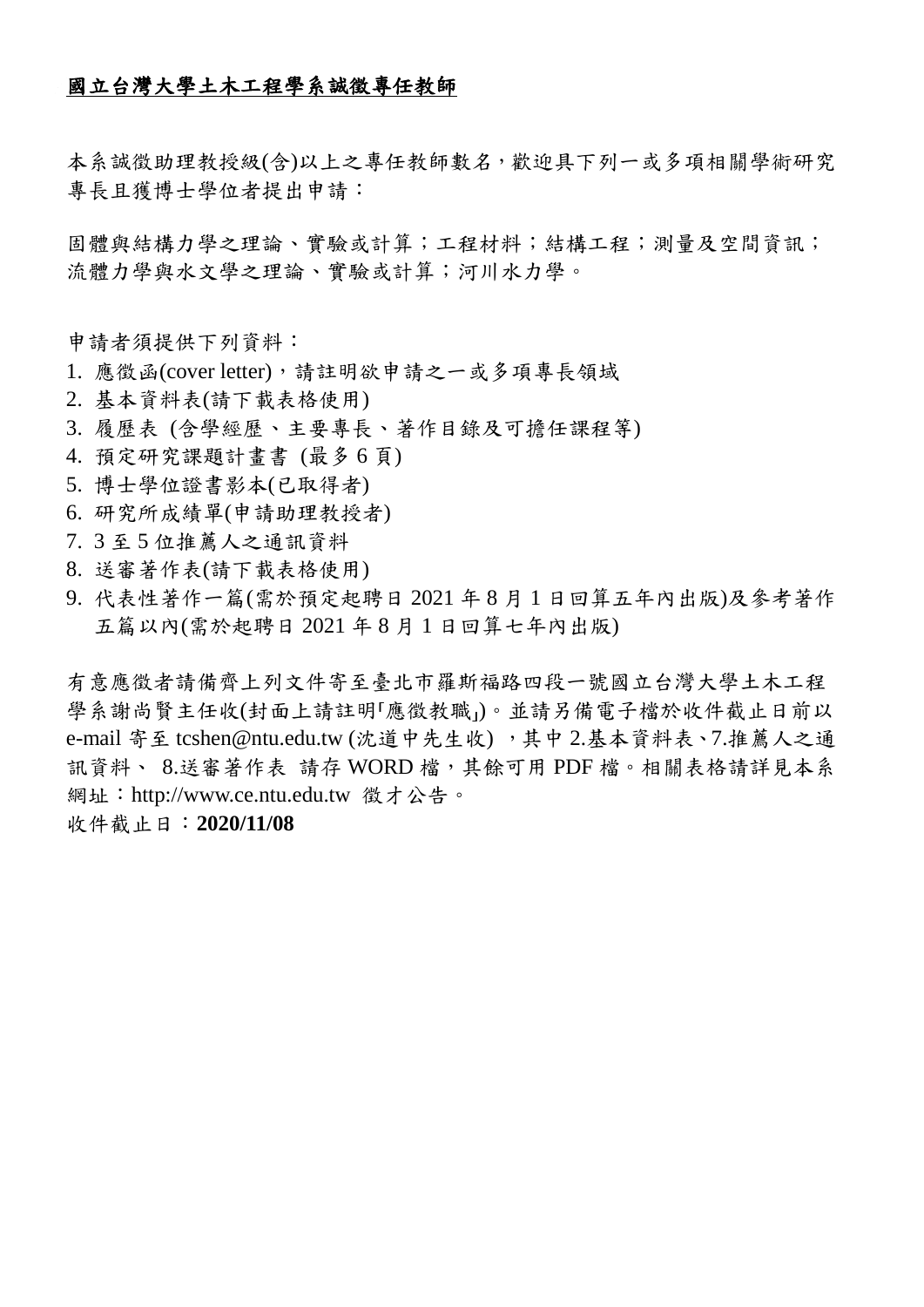Faculty Position Opening at the Department of Civil Engineering , National Taiwan University

=======================

The Department of Civil Engineering at the National Taiwan University invites applications for tenure track faculty positions, including all levels of assistant, associate, and full professors. Applicants with expertise and research interests in one or more of the following areas are welcome.

Theoretical, Experimental, or Computational Mechanics of Solids and Structures; Engineering Materials, and Structural Engineering; Surveying and Geomatics; Theoretical, Experimental, or Computational Fluid Mechanics and Hydrology; River Engineering.

Intended starting date: **August** 1, 2021

The department of Civil Engineering at National Taiwan University (NTU-CE) was founded in 1945 and has since been the largest and leading one among all Civil Engineering departments in Taiwan. The department has access to a number of well-established world-class research facilities and NTU-CE faculty and alumni partake in planning, design and construction of many well-known national public projects in Taiwan. Having a close-knit network with the government, academia, and industries, NTU-CE establishes a multilateral platform and promotes interdisciplinary collaboration. It has not only been accredited by the Washington Accord but also ranked 29 in the 2018 QS World University Rankings by Subject in Civil and Structural Engineering. It also offers fully English-taught programs for both undergraduate and graduate degrees.

International applicants are encouraged to apply, as we are committed to fostering future international leaders in both practice and academia. Currently, there are several funding opportunities and special stipends especially for junior faculties from Taiwan's Ministry of Science and Technology and Ministry of Education. The Department will assist our new faculties in applying for these specific grants/stipends.

Each applicant should hold a doctoral degree in civil engineering or a highly related field by the starting date and must provide the following materials:

- 1. A cover letter;
- 2. Application for Faculty Position Form (can be downloaded from: http://www.ce.ntu.edu.tw/wp-content/uploads/2020/09/01Form-of-Faculty-Applica nts-Brief-Data.doc);
- 3. A curriculum vitae that states academic and work experience, expertise, list of publications, and possible courses to teach;
- 4. A statement of research plans for the next five years (6 pages maximum);
- 5. A copy of the official doctorate degree certificate, if available;
- 6. A copy of the transcript of graduate studies (if applicants are applying for an assistant professor position);
- 7. Contact information of 3 to 5 references;